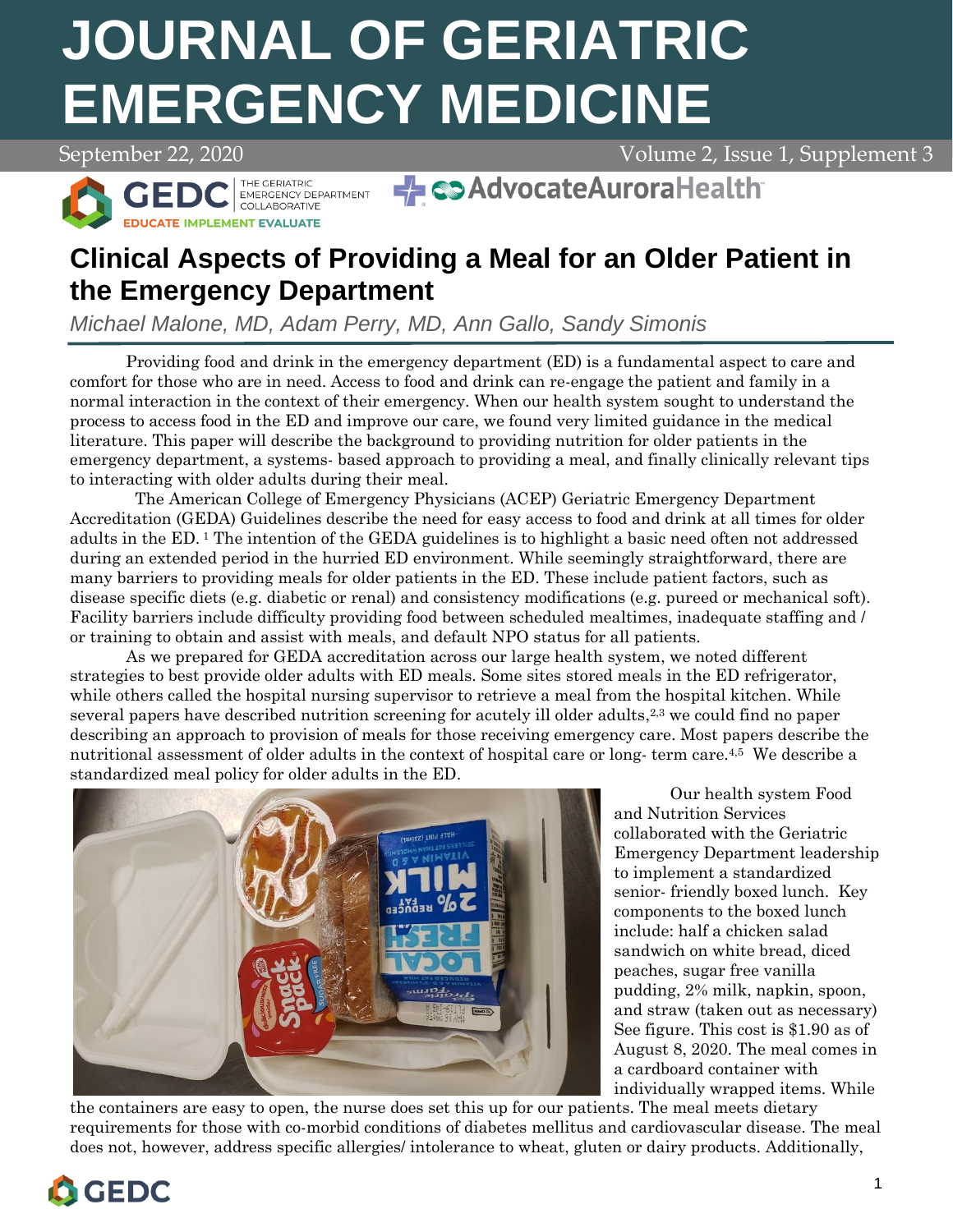the nurse assesses if the patient can or cannot have the straw. The straw is taken out for those who have difficulty swallowing. Most ED sites are provided three box lunches per day- based on the volume of patients. The un-used containers are replaced daily. While the boxed lunch was designed for older adults, it is available to ED patients of all ages. The nutrition leader helped to disseminate the program to five ED sites in Wisconsin. Each site described the process in their GEDA application. All five sites continue to use the program after certification and during the COVID-19 pandemic. We continue to disseminate this protocol to new health system sites seeking accreditation.

As an ED team develops a quality improvement program to provide meals, consider the needs of an ethnically and culturally diverse population. Further, many older individuals are vegetarian and others may be vegan. Provide alternatives to the uniform boxed lunch we describe, depending on the community your ED serves.

The Box below describes clinically relevant tips and systems- based strategies to providing nutrition for older adults in the ED. Similar to screening an older patient for gait & balance and delirium, interacting with an individual during a meal can provide important functional and social information.

## **TEN PRACTICAL TIPS PROVIDING NUTRITION FOR OLDER ADULTS IN THE EMERGENCY DEPARTMENT**

- 1. Unless there is a documented reason that they cannot eat, older ED patients should, by default, be allowed to eat. The nursing staff will check with the attending physician prior to ordering food. Those who are NPO status should be re-assessed every few hours. (Use clinical judgement for those with emergent surgical and cardio- respiratory conditions.)
- 2. Eating a meal in the ED provides information pertinent to the older patient's neurological and psychological examination. Observe their interaction with family and staff, their ability to shift and sustain attention and their level of consciousness. Further, observe their executive function: initiating their eating, problem solving and sequencing. Likewise, observe for difficulty in knowing what to do with the meal utensils (signaling an apraxia) or troubles recognizing objects of meal in front of them (signaling a possible visual field deficit).
- 3. Because some individuals may have swallowing specifications, let the nursing staff at the bedside determine if a straw is to be used. Train the ED staff on proper hand- feeding technique, for those who require such care.
- 4. For individuals who have dementia and/ delirium, hunger may be expressed as distressed behaviors such as resistance to care, exit seeking, and physical aggression. Consider offering appropriate nourishment as part of the nonpharmacologic approach to distressed behavior.
- 5. The process of providing food is more than placing the meal in front of the person. Where possible, use the meal as an opportunity to assist the patient in transferring to a bedside chair. Make sure that items are within reach and watch to see if the patient needs assistance in seeing or holding their utensils. Preparing for the meal also gives the health professional the opportunity to ask the older adult: a) how they shop for and prepare their meals; b) if they manage their moneys to pay for food; c) if they face isolation or loneliness during mealtime. Nursing staff should document the patients' needs in their notes and reach out to case managers/ social worker, as appropriate. ED staff can provide information regarding local home delivered meals programs and senior dining centers/ meal "take-out" programs.
- 6. When starting a nutrition quality improvement project engage staff from multiple disciplines, including nursing and dietary.
- 7. Review the current emergency department strategy for access to food, especially afterhours. Define the workflow and any challenges for the patients, family caregivers and ED staff. Likewise, establish a protocol to clearly communicate NPO status with all staff.
- 8. Define if the context of the ED requires your nutrition plans to address unique needs. Some sites for example serve a vulnerable homeless community. Other sites serve a community with important nutrition considerations based on faith, race or culture. Also, include documentation of the patient's prescribed solid and liquid meal consistency (regular, thickened, pureed, etc.) during all transitions from facilities or home.
- 9. Consider if the products in the ED meal are age- friendly. The packaging should be easy to open. The contents should not be overwhelming for those with cognitive impairment. Choose a meal that meets multiple dietary restrictions and is easy to chew. Empower and encourage all staff (nurses, aids, techs, clinicians, etc.) to ask the patient or family caregiver if they want food or drink.
- 10. Share the ED afterhours meal policy with other nutrition departments and emergency departments across your health system to standardize the policy.

Having a senior friendly boxed lunch eases the family's stress, as it addresses a basic need during an already stressful time. It also provides the family comfort, knowing that their older adult family member's specific nutritional needs are being met. This reassures our patients and their families that our care addresses the whole person.